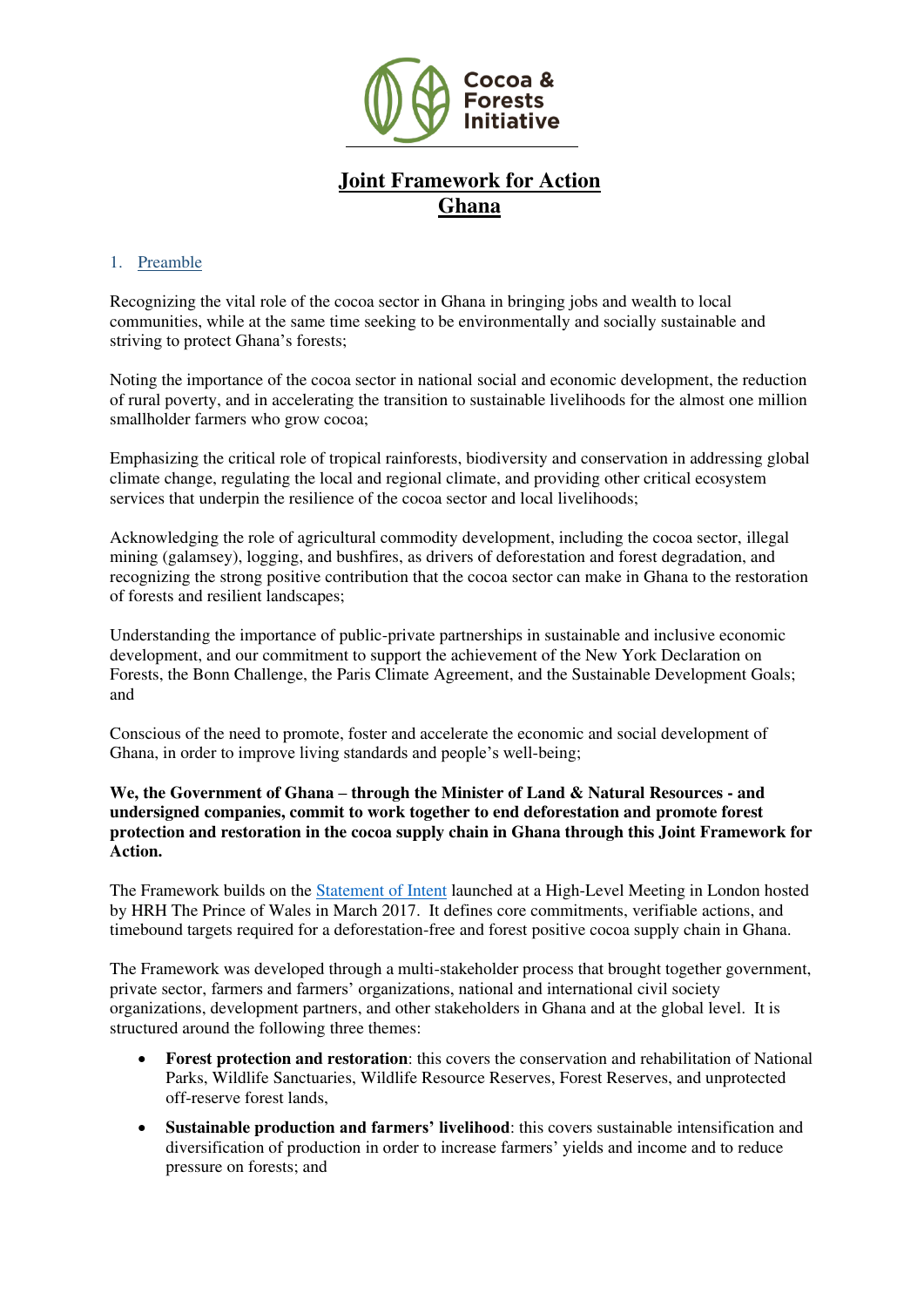• **Community engagement and social inclusion**: this covers social safeguards through civil society and community engagement.

#### 2. Core Commitments

By signing the Framework, Government and signatory companies agree to eight core commitments:

- 1. **Prohibit and prevent activities that cause or contribute to any further deforestation or forest degradation** in the cocoa sector;
- 2. **Respect the rights of cocoa farmers,** including identifying and mitigating social risks, and sequencing the implementation of actions to minimize potential adverse social and economic impacts;
- 3. **Promote the effective restoration and long-term conservation of** National Parks, Wildlife Sanctuaries, Wildlife Resource Reserves, Forest Reserves, and unprotected off-reserve forest lands;
- 4. **Strengthen supply chain mapping,** with the end goal of full traceability at the farm-level;
- 5. **Implement verifiable actions and timebound targets** on the basis of sound data, robust and credible methodologies, stakeholder consultation, and realistic timeframes;
- 6. **Implement agreed actions in the context of a broader landscape-level approach**, with strong links with similar initiatives in other commodities, and full alignment with the national REDD+ strategy, new Ghana Cocoa Sector Development Strategy II, and other relevant national strategies and plans;
- 7. **Embrace shared responsibility to implement the Framework actions**, including continued engagement in a multi-stakeholder process for dialogue on key issues, development of effective implementation plans, and joint learning and knowledge sharing; and
- 8. **Provide effective monitoring and reporting on progress** on commitments and actions to ensure transparency and accountability.
- 3. Actions for Forest Protection and Restoration

Signatories recognize the critical importance of protecting Ghana forests and of restoring forests that have been previously degraded. They commit to the following:

- A. There will be no further conversion of any forest land (as defined under national regulations and using methodologies such as High Carbon Stock (HCS) and High Conservation Value (HCV) approach) for cocoa production as of 1 January 2018.
- B. There will be no production and sourcing of cocoa from National Parks, Wildlife Sanctuaries, and Wildlife Resource Reserves, except from farms with existing legal status, as of 1 January 2018.
- C. A differentiated approach for Forest Reserves will be adopted by Government by 31 December 2018. It will be based on the following categories and will specify the number of hectares, timeline, roles and responsibilities, budget and fund-mobilization strategy for each category:
	- **Category 1:** The less degraded Forest Reserves (classified as condition 1, 2, and 3 in the national system) will be managed under a strict protection status by 31 December 2019, which will exclude cocoa production and sourcing, timber extraction, or other types of productive and extractive activities. Signatory companies will stop sourcing cocoa from these forests as of 31 December 2019.
	- **Category 2:** In the more degraded Forest Reserves (classified as condition 4 and 5 in the national system), cocoa production and sourcing will continue for a period up to 25 years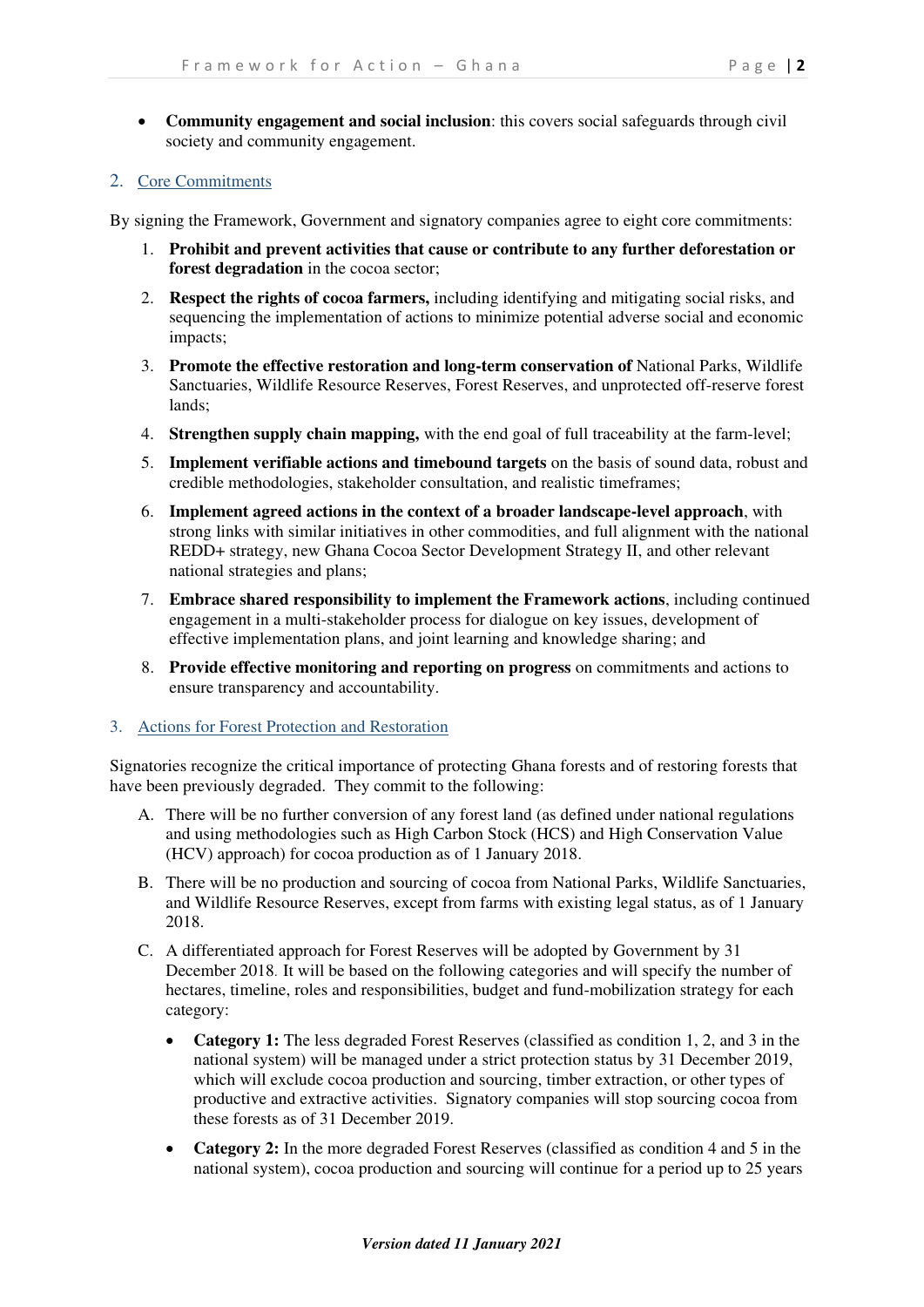(the cocoa tree lifecycle) through the Modified Taungya System  $(MTS)^1$ . Government will sign contracts with farmers that include tree benefit sharing arrangements, targeted restoration and reforestation programs with the end goal of progressively restoring the forest to a healthy intact state, and cessation of cocoa farming (but allowing some sustainable economic use of the forest, including non-timber forest products).

- D. In highly degraded off reserve forest lands (which are held under the customary land ownership sector)*,* cocoa production and sourcing will continue, supported by substantial investment and adoption of best practices in climate smart cocoa and MTS.
- E. In all these areas, a multi-stakeholder landscape approach will form the basis for the interventions, with an initial focus on the six Climate-Smart Cocoa Hotspot Intervention Areas (HIAs) as defined under the Ghana Cocoa Forest REDD+ Program (GCFRP). The process starts with establishment of consortiums of key stakeholders, followed by development and implementation of integrated landscape management plans with a strong focus on climatesmart cocoa initiatives.

These commitments will be supported by the following actions:

- A. Up-to-date maps on forest cover and land-use for these areas, socio-economic data on cocoa farmers and their communities in these areas, and detailed operational guidelines covering forest management in Category 1 Forest Reserve, and the mixed-use approach in Category 2 Forest Reserve, will all be developed and publicly disclosed by Government by 31 December 2018, with input as relevant from the private sector, civil society organizations, and other stakeholders. In particular, this will include the development of a national registry of any farms with legal status in Forest Reserves.
- B. Land and tree tenure reforms, and benefit sharing arrangement to incentivize land owners and users to retain naturally regenerated trees on off-reserve farmlands and in the farming landscape of MTS will be accelerated by Government. This will include approval of the Community Resource Management Area (CREMA) mechanism, which will help secure land owners and users' rights to manage and derive economic benefits from forest resources.
- C. Public sector forest law enforcement and governance will be strengthened, including awareness raising campaigns, capacity building of forest institutions and community policing, stronger surveillance and monitoring, and application of stronger sanctions for infringement, covering forest encroachment and degradation from agriculture, logging and galamsey, as of 1 January 2018.
- D. Public-private collaboration to mobilize new sources of funding for forest protection and restoration, and to incentivize farmers adoption of environmentally sustainable cocoa production will be developed. Key opportunities include *inter alia,* support for innovative financial mechanisms (such as payments for environmental services, carbon finance, and public-private trust funds), implementation of MTS and phased approach to land-use change, alternative livelihoods for cocoa farmers affected by land-use change, development of shadegrown cocoa systems, climate-smart cocoa production.
- E. Public-private collaboration, in partnership with local and global experts, will be enhanced to identify good practices and technical guidance for forest conservation and restoration, shade grown cocoa, and MTS in Forest Reserves.

<sup>&</sup>lt;sup>1</sup> The Modified Taungya System (MTS) is an agroforestry system under which farmers receive land to grow food crops alongside the planted cocoa trees during the early years of plantation development. The legally binding arrangement stipulates that the benefits must be shared between the Forestry Commission, the farmers, the traditional landowners, and the forest-adjacent community.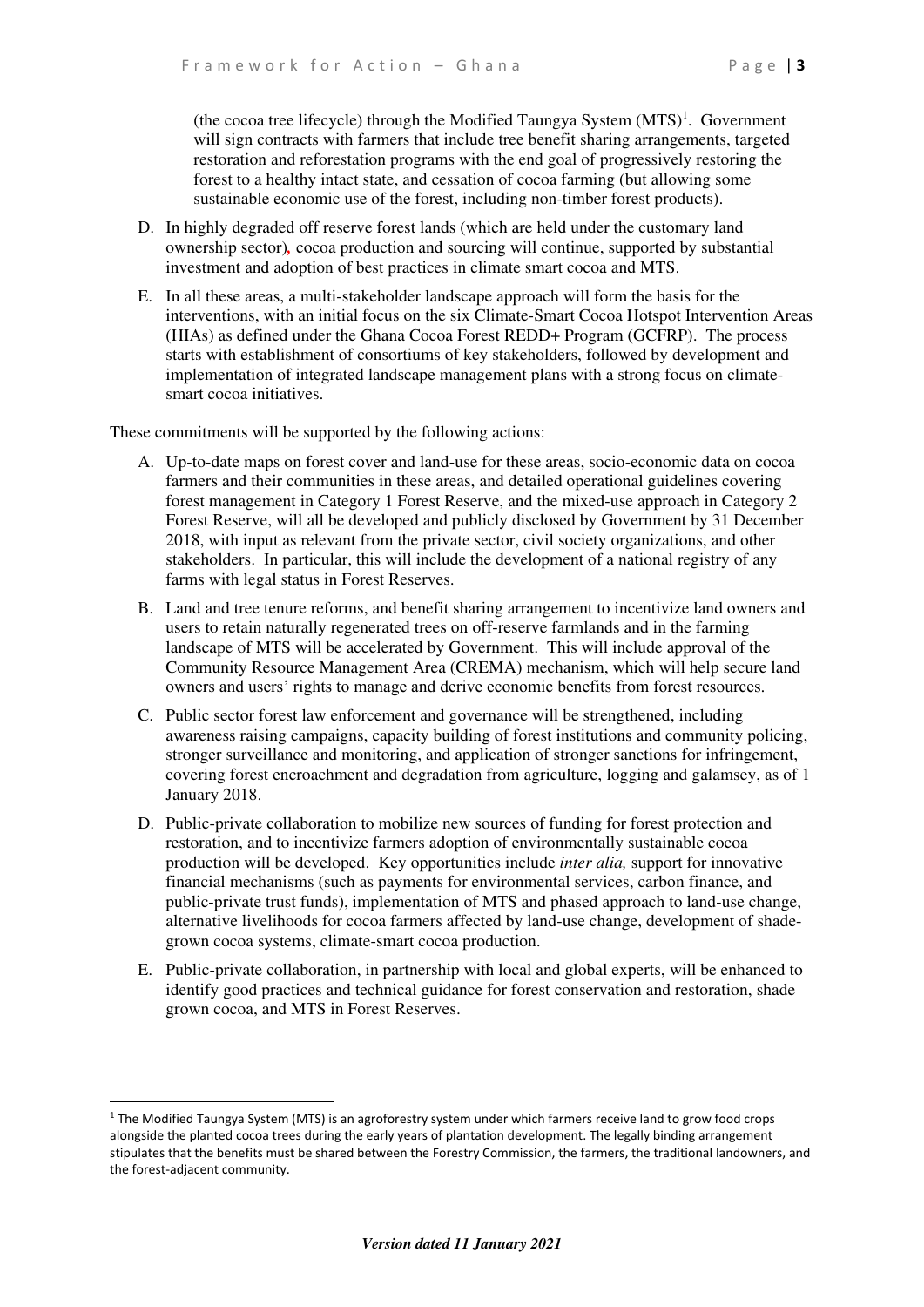### 4. Actions towards Sustainable Production and Farmers' Livelihoods

Signatories recognize that sustainable agricultural intensification in environmentally suitable areas and increased farmer income are essential pre-requisites for reducing pressure for agricultural encroachment into forests, and strengthening the resilience of cocoa farming to climate change. They commit to the following joint actions:

- A. Promote investment in long-term productivity of high quality cocoa in environmentally sustainable manner and grow "more cocoa on less land," through intensification of farming practices, provision of improved planting materials, introduction of yield-enhancing methods, training in good agricultural practices, crop protection, and crop nutrition and soil fertility. Continued land tenure reform to strengthen farmers' land and property rights, and development and capacity building of farmers' organizations, are critical enabling factors for sustainable agriculture development.
- B. Develop implementation plans, including mapping of exact areas to intensify establishment of shaded cocoa landscapes in line with the Ghana Cocoa Forest REDD+ Programme (GCFRP), with the promotion of Climate Smart Cocoa and the national Climate Smart Cocoa Standard in environmentally suitable areas, with a first focus on Climate Smart Cocoa Hotspot Intervention Areas (CSC HIAs).
- C. Promote sustainable livelihoods and income diversification for cocoa farmers, including diversification, agricultural inter-cropping, development of shade-grown cocoa, and other income generating activities designed to boost and diversify household income.
- D. Promote financial inclusion and innovation to deepen farmers' access to working capital and investment funds required for production and cocoa farm rehabilitation and renovation.
- E. Improve supply chain mapping, with 100% of cocoa sourcing traceable from farm to first purchase point by 31 December 2019. Private sector and Government will develop a joint action plan that maps out key principles, steps, and milestones to achieve this step, encompassing all national and international traders, by 30 June 2018. Government will adopt regulations that require verifiable traceability from farm to first purchase point by end-2019, and ensure compliance by national and international traders thereafter. Signatory companies are putting in place verifiable monitoring systems for traceability from farm to first purchase point, operational policies and control systems that effectively monitor the associated risks, including high quality verification, by 31 December 2019.

#### 5. Actions for Community Engagement and Social Inclusion

Signatories recognize that effective engagement and empowerment of cocoa-growing communities, with a particular focus on women and youth, and civil society organizations in the Framework for Action process is essential to end deforestation and forest degradation in Ghana. They commit to the following:

- A. Full and effective information sharing, consultation, and informed participation of cocoa farmers and their communities who are affected by proposed land-use changes under the Framework.
- B. Promote community-based management models for forest protection and restoration, including engagement of local communities and farmers in awareness raising campaigns on the status of protected areas and the critical role that forest plays in climate regulation.
- C. Development of action plans for forest protection and restoration, and sustainable agricultural intensification that are gender and youth sensitive.
- D. For the approach in Forest Reserves, Government will assess and mitigate the social impacts and risks of proposed land-use changes on affected cocoa farmers and their communities, and ensure provision of alternative livelihoods and restoration of standard of living of affected parties, in line with global standards.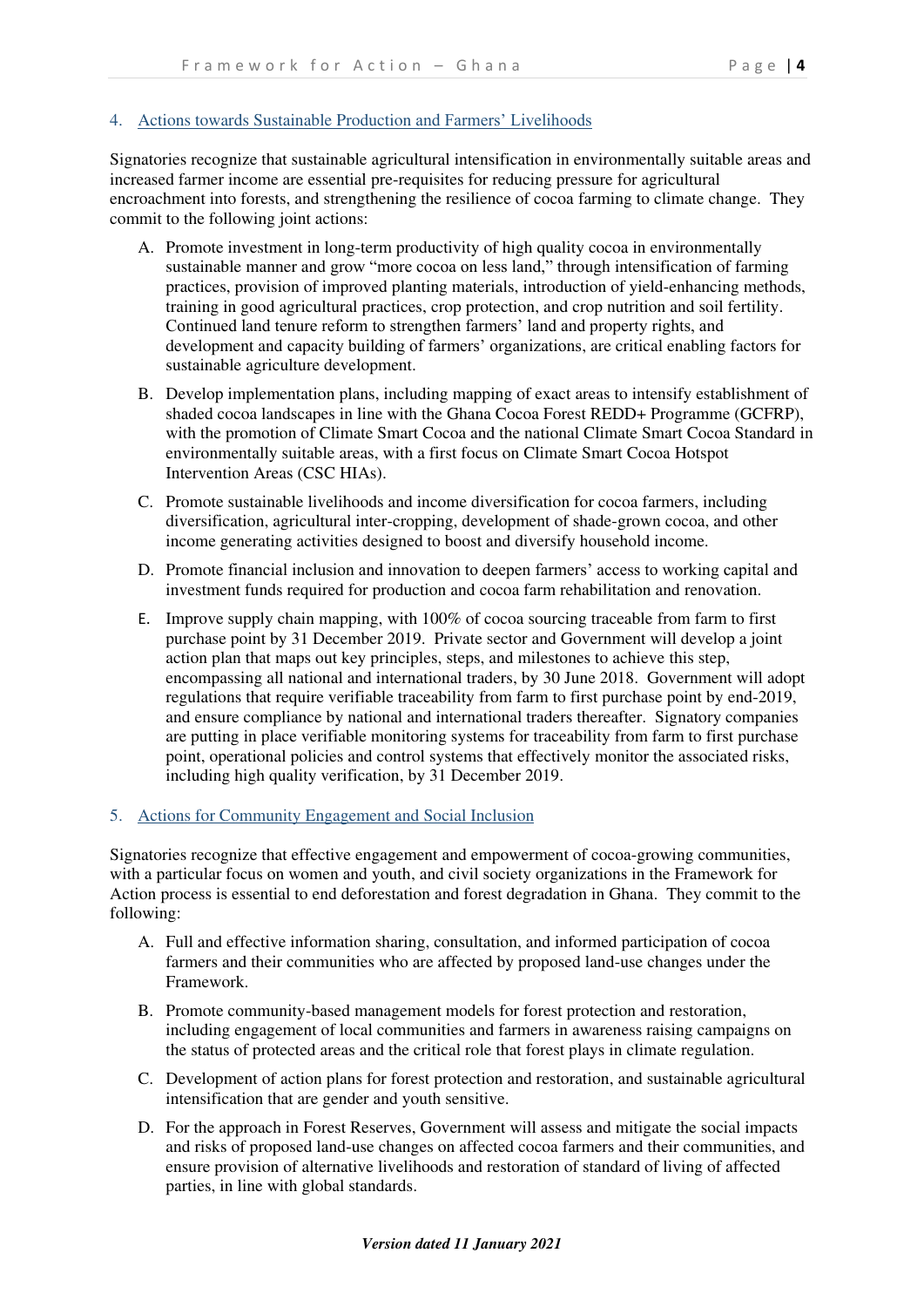E. Government will prepare operational guidelines covering resettlement and livelihood restoration of any affected parties by 30 June 2018, with input as relevant from private sector, civil society organizations, and other stakeholders, in line with global standards.

#### 6. Measurement and Monitoring

Measurement and monitoring of progress at national and landscape level will be critical to ensure accountability and transparency, and promote learning and mid-course corrections.

A transparent and credible process will be developed, in line with Ghana's national forest monitoring system, to measure and monitor progress Framework actions no later than 31 December 2018. This will include:

- Adoption of a transparent satellite-based monitoring system, the results of which are independently validated, and which provide a deforestation alert, complemented with groundtruthing, as soon as possible upon signature of this Framework, which will be made publicly available for all stakeholders to measure and monitor progress on the overall deforestation target.
- Adoption of a set of high-level and verified land use, environmental, socio-economic indicators, building on the indicators and indices developed for the Climate-Smart Cocoa Standard and the national Safeguards Information Systems.
- Annual publicly disclosed reporting by signatory companies and Government on progress and outcomes related to the implementation of their specific actions in the Framework.

#### 7. Implementation and Governance

The Government and signatory companies agree to implement the Framework actions in the context of a broader landscape-level approach that takes into account all drivers of deforestation, links with similar initiatives in other commodities, and alignment with the Ghana Cocoa Forest REDD+ Programme and other relevant national strategies and plans.

Each Signatory company will prepare an individual action plan by 31 December 2018 for public disclosure that spells out the specific actions it will take to deliver the commitments set out in the Framework, including, in particular, indicative technical and financial support for forest protection and restoration, and sustainable production and farmers livelihoods. The draft action plans will be shared with Government for feedback before being finalized.

The Cocoa and Forests Initiative governance set up to support the development of this joint Framework for Action will continue operating after its signature, and will have the mandate to provide strategic guidance on the implementation of the plan.

The National REDD+ Secretariat will review progress and provide practical guidance on the implementation of the Framework, based on recommendations of Technical Working Groups, bringing together public, private and civil society experts. The Technical Working Groups will be formed to develop guidance on key questions that are critical to the framework implementation.

*Honorable John Peter Amewu Minister of Lands and Natural Resources Republic of Ghana* 

*Mr. Antoine de Saint-Affrique, Chief Executive Officer, Barry Callebaut Mr. Harold Poelma, President, Cargill Cocoa and Chocolate* 

*Mr. Andreas Hasler, Chief Executive Officer, Chocolats Halba*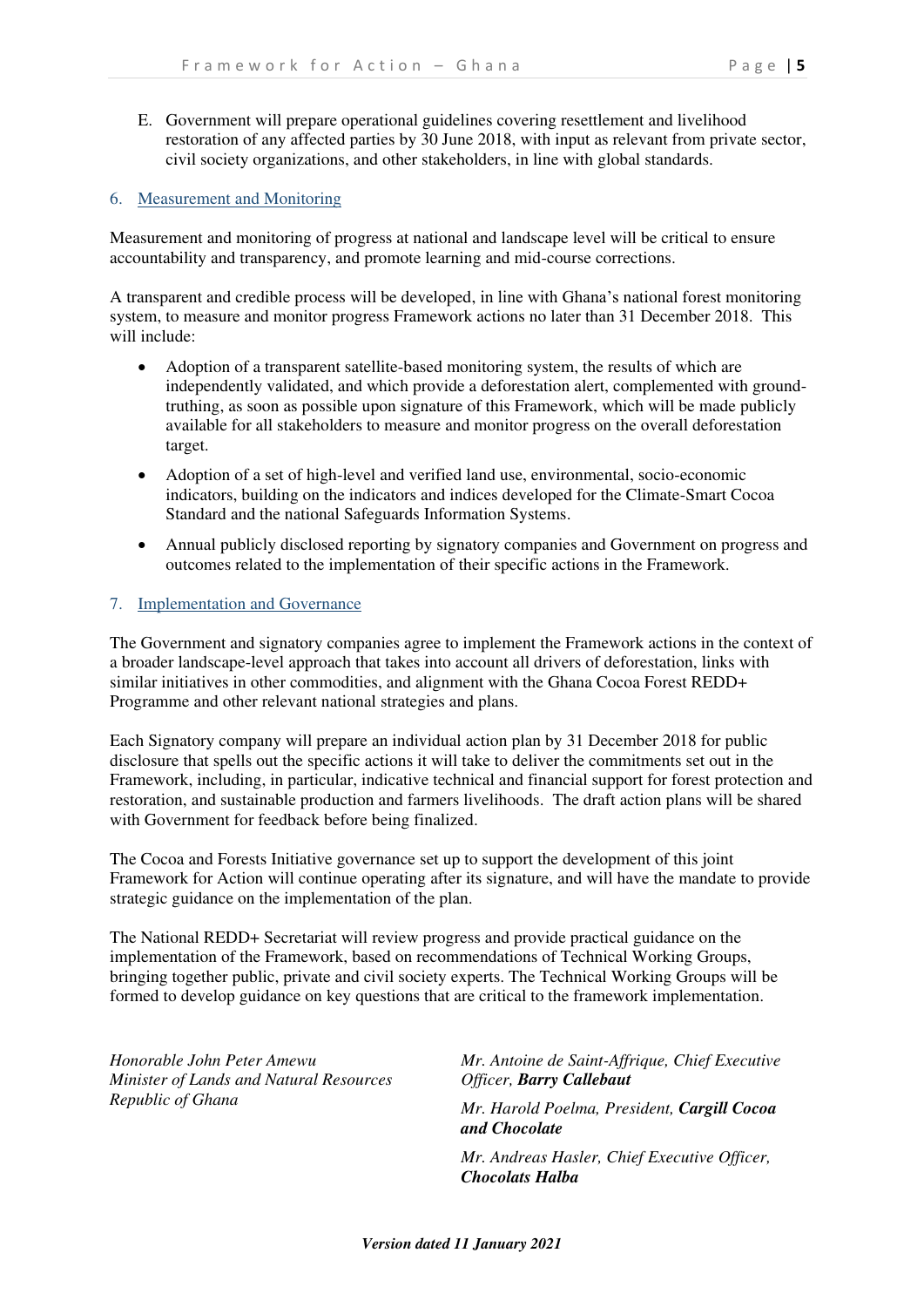*Mr. Brian Beck, President, Cococo Chocolatiers*

*Mr. Alain Poncelet, Deputy Chief Executive Officer, Cocoa and Coffee, ECOM Group*

*Mr. Suraj Rao, Global Head Cocoa & Country Director Ivory Coast, ETG* 

*Mr. Aldo Uva, Chief Officer, Operating Supply and Strategic Business Platforms, Ferrero* 

*Mr. John Church, Chief Supply Chain Office, General Mills, Inc.*

*Ms. Annie Young-Scrivner, Chief Executive Officer, Godiva Chocolatier, Inc.*

*Mr. Gary Guittard, President and CEO, Guittard Chocolate Company*

*Ms. Michele Buck, CEO, The Hershey Company* 

*Mr. Carlos Crehuet, CEO, Indcresa* 

*Mr. Samuel Adimado, Managing Director, Kuapa Kokoo*

*Mr. Dieter Weisskopf, Group CEO, Lindt & Sprüngli Group*

*Ms. Hazel Culley, Senior Food Sustainable Product and Raw Material Manager, Marks & Spencer Food* 

*Mr. John Ament, Global Vice President of Cocoa, Mars Wrigley Confectionery*

*Mr. Kazuo Kawamura, President and Representative Director, Meiji Co., Ltd.* 

*Mr. Hubert Weber, Executive Vice President and President, Mondelez Europe*

*Ms. Sandra Martínez, Global Head of Confectionery, Nestlé*

*Mr. Gerry Manley, Chief Executive Officer, Olam Cocoa* 

*Ms. Judith Batchelar, Director of Sainsbury's Brand, Sainsbury's* 

*Mr. Paul Davis, Head of Cocoa, Sucden*

*Mr. Carsten Lyngsø Thomsen, CEO, Toms Group* 

*Mr. Patrick de Boussac, Chief Executive Officer, Touton*

*Mr. Florent Clair, Cocoa Lead, UPL*